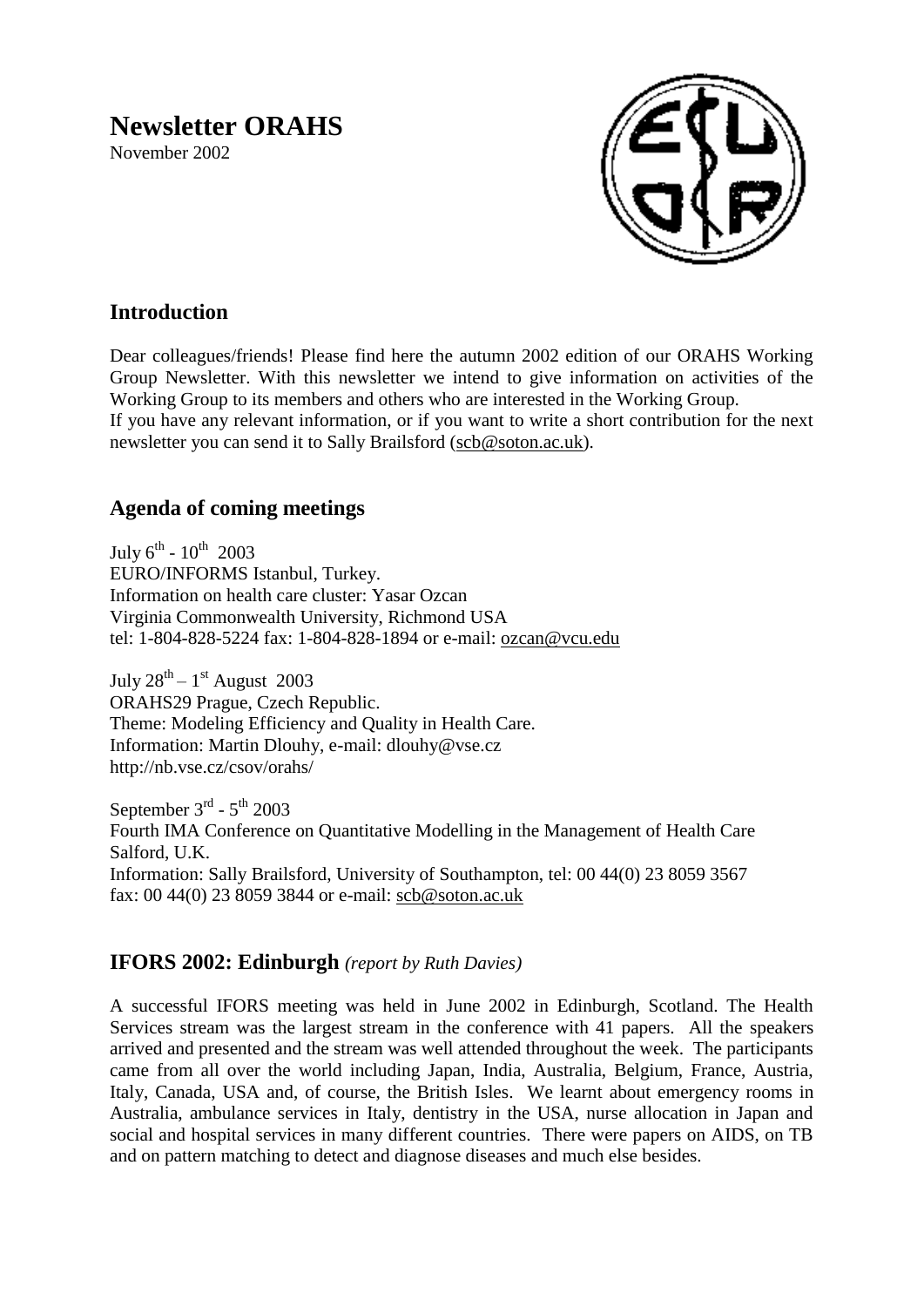Apart from an exciting scientific programme, some of us had an exhausting evening learning Scottish dances and many of us enjoyed tours of some of the local sights in Scotland in dry pleasant weather. The highlight of the week was the "Stream" dinner in the restaurant where Harry Potter was written. Good food and many bottles of wine were consumed. We are now looking forward to meeting again in Turkey in 2003.

*For more information, contact Ruth Davies, School of Management, University of Southampton, [rmd@soton.ac.uk](mailto:rmd@soton.ac.uk)*

#### **ORAHS 2002: Rio de Janeiro** *(report by Mario Jorge Ferreira de Oliveira)*

The annual meeting of the Working Group was held July 28th-2nd August 2002 in Rio de Janeiro, Brazil. The theme of the meeting was: Accessibility and Quality of Health Services. I think we had a very interesting and productive meeting of ORAHS in Rio. We had about 55 people interested in participating in the meeting. We had sessions on Quality Health Care, Emergency Services, Evaluation of Health Care, Scheduling Personnel, Location of Health Units, Performance Assessment, Decision Support Systems, Admission Systems, Information Systems and Performance Measurements. We had about 36 papers submitted and presented.

The impact of the meeting was very good and I still hear favourable comments from the Brazilian colleagues and students. I hope we will have more some new people attending the future meetings.

I really enjoyed organising the meeting and think that it was a good opportunity to introduce the other members of the working group to some of the problems of the Brazilian Health Services.



The proceedings of the papers presented in Rio will be published. For more information, contact Mario Jorge Ferreira de Oliveira (mario\_jo@pep.ufrj.br) or consult the website (www.po.ufrj.br/~mario\_jo/orahs2002/index.htm).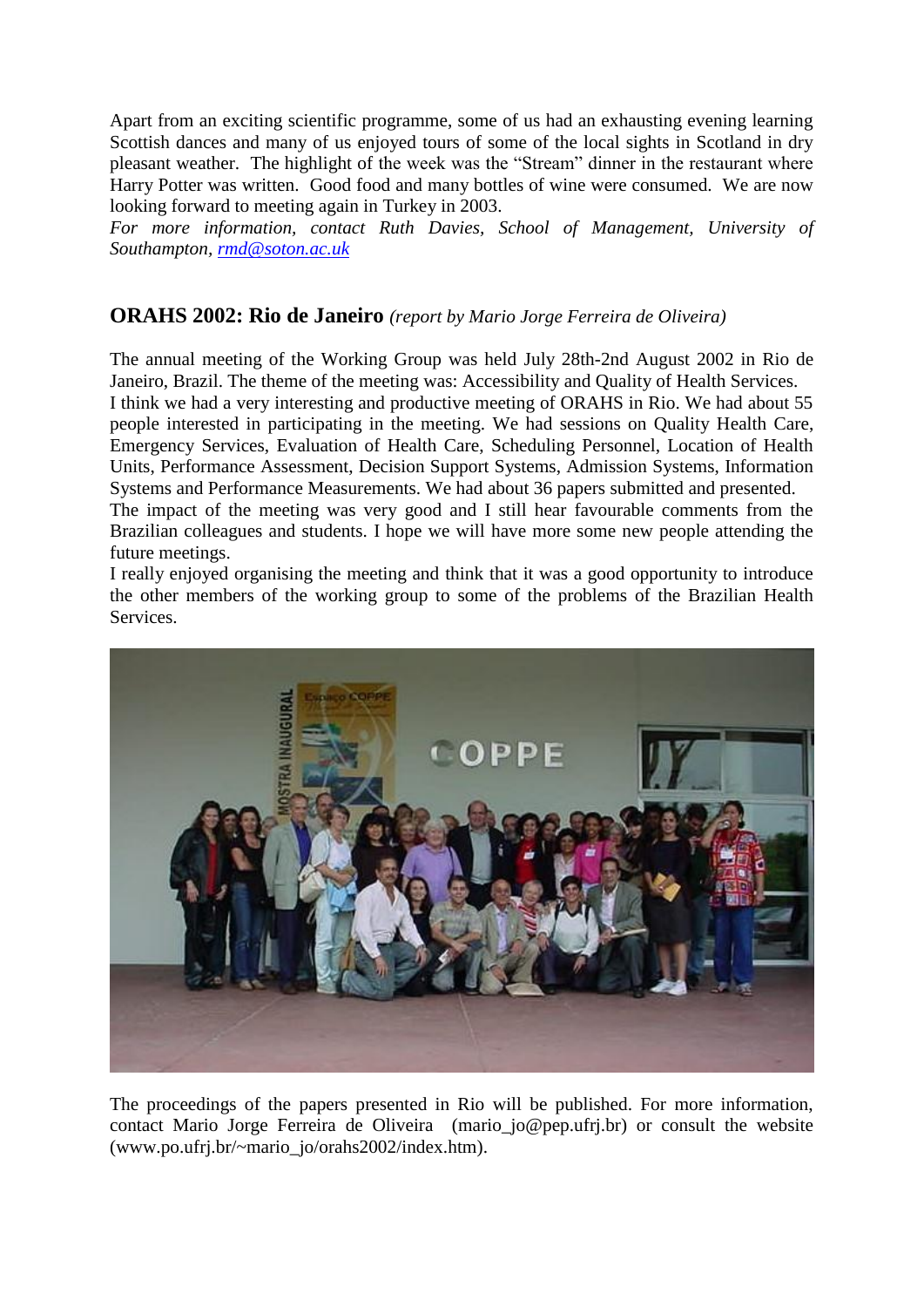#### **Workshop 'National Health Care Systems' Salvador** *(report by Valter de Senna)*

Valter de Senna and Sebastião Loureiro organized a workshop on "National Health Care Systems: exchange of international experiences' in Salvador, Bahia, on the  $6<sup>th</sup>$  of August 2002, just after the meeting of ORAHS in Rio de Janeiro. The target audience was local health care managers and representatives of health care authorities. About 80 participants attended the meeting. The objective of the workshop was to discuss recent developments in the Brazilian health care system, by comparison with relevant developments in other national health care systems. In particular, the following points were addressed by the speakers, regarding the working of the health care system in their respective countries:

- Who benefits and what are the benefits?
- Who pays and how much?
- Who collects the money and where does it go?
- How much is spent and on what?
- How do patients access services?
- What are the major challenges facing the health care system?

The workshop began with speeches from local authorities, including the Secretary of State for Health and the Chancellor of the Federal University of Bahia, among others. They were followed by Prof. Eduardo Motta, who set the present Brazilian scenario from the Federal Government perspective and Prof. J. Paim who presented a detailed description of how the system works at the local level.

We then had our President, Jan Vissers, with a most entertaining description of the Dutch health care system. He was followed by our Duncan Boldy, lively as usual, on the Australian experience. Vanda de Angelis, Harald Buhaug and Arjan Shahani gave us the Italian, Norwegian, British and Indian health care system comparisons. Arjan impressed us all with his passionate description of the scale of the problem in India, talking straight from his heart.

The presentations were followed by a debate, where many questions were raised from the audience and the speakers had a chance to expand and clarify many issues on the way ahead for the Brazilian system as well as their national systems. The workshop ended with a cocktail party, loads of flowers and a night out.

For more information contact Valter de Senna [\(vsenna@terra.com.br\)](mailto:vsenna@terra.com.br).

## **ORAHS 2003 Meeting in Prague**

The ORAHS Working Group meets every year for one week in a different host country. In 2003, the  $29<sup>th</sup>$  annual meeting of the Working Group will take place in Prague, Czech Republic, from July  $28<sup>th</sup>$  to August 1<sup>st</sup>, at the Faculty of Informatics and Statistics, University of Economics Prague. Martin Dlouhy (dlouhy@vse.cz) is the main organiser of meeting. *"The theme of this meeting is 'Modeling Efficiency and Quality in Health Care'. The registration will be open on March 10th, 2003. Please, register early to help the organisers with their work. All researchers interested in the field of health care modeling are welcomed. Prague is a nice city to visit, with a wonderful Old Town, although it is, sometime, under the water. After the hard work during the meeting sessions, you will surely appreciate the good local beer in the evening"*. More information on this meeting can be found via the website: [http://nb.vse.cz/csov/orahs/.](http://nb.vse.cz/csov/orahs/)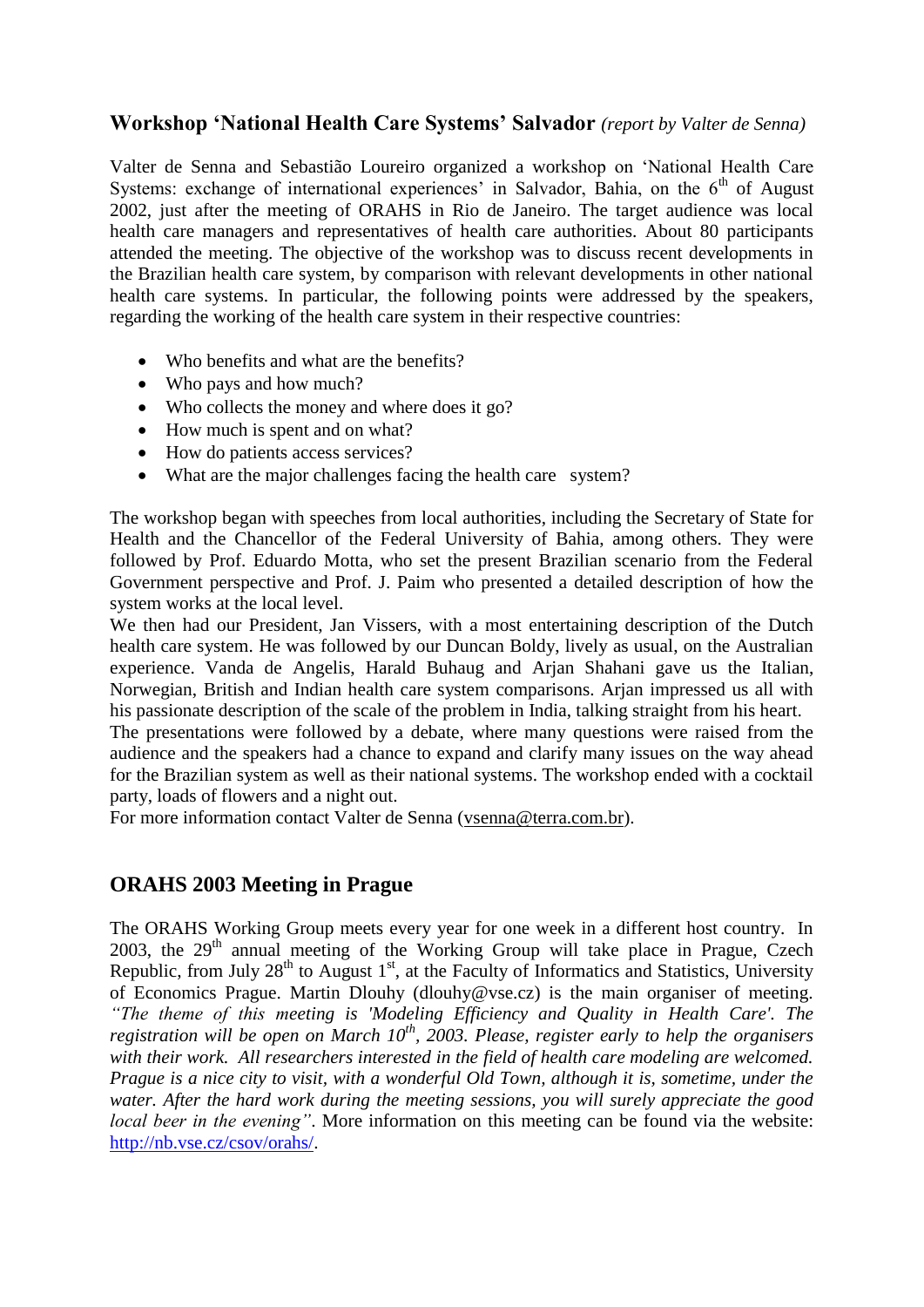#### **EURO- info**

EURO has an extensive website with information on EURO conferences and EURO Working Groups. The new EURO vice-president 2 in charge of the Working Groups is Professor Chris Potts, Faculty of Mathematical Studies, University of Southampton, who is not only *ex officio* a member of our working group, but has already attended one of our meetings (the 2001 meeting in Vienna) and is planning to come to Prague, since he is married to Sally Brailsford! For more information about EURO, see [www.euro-online.org](http://www.euro-online.org/)

A new version of the website has become available since December 2001. Working Groups can now update their own information, and annual reports of Working Groups can be printed from the site directly.

#### **Web-site news**

The ORAHS website contains information about many of the previous meetings of the group, going back as far as 1975 when the first ever meeting was held (in Exeter, UK under the chairmanship of Duncan Boldy). It has been updated this year with additional details about several previous meetings - thanks to everyone who sent us information. If you have any information about the remaining meetings, please contact Sally Brailsford (scb@soton.ac.uk). You can find the website at the following address: [http://www.soton.ac.uk/~orahsweb.](http://www.soton.ac.uk/~orahsweb) An option for downloading and printing a list of working group participants is currently under construction. However, anyone wishing to obtain such a list, or to email the entire working group, can do so by contacting Sally. We welcome ideas and suggestions for the website.

#### **Short communications**

David Cromwell, a researcher at the University of Wollongong, Australia, has recently completed his doctoral thesis on "The use of information in the management of elective surgery waiting lists", and graduates in November 2002. The research examined two issues. The first concerned the use of a decision support system to assist the planning activities aimed at changing waiting list behaviour within an Australian context, and built on work undertaken in the UK. The second focussed on using waiting time statistics to inform patients about how long they might expect to wait. It addressed statistical issues raised by Government web-sites disseminating waiting time information to patients and GPs to assist their referral decisions. Those interested in further details of the thesis can contact David by writing to: David Cromwell, Centre for Health Service Development, University of Wollongong, Wollongong, NSW 2522, Australia, or by email at: [cromwell@uow.edu.au.](mailto:cromwell@uow.edu.au)

Duncan Boldy, first chairman of the group, who emigrated to Australia in 1983 but who has still managed to attend a number of WG meetings since, has recently taken up a new appointment at Curtin University in Perth. In addition to his position as Professor of Health Policy & Management in the School of Public Health (now part-time), he is also part-time Professor in a newly created Centre for Research into Aged Care Services within the University. He says *"I"d like to come to Prague next year, but my new role means that it's easier to justify attendance at Gerontology meetings rather than OR meetings – we will see! catch you later"*. Might this be a hint for future WG meetings? If you want to catch Duncan choose your theme well!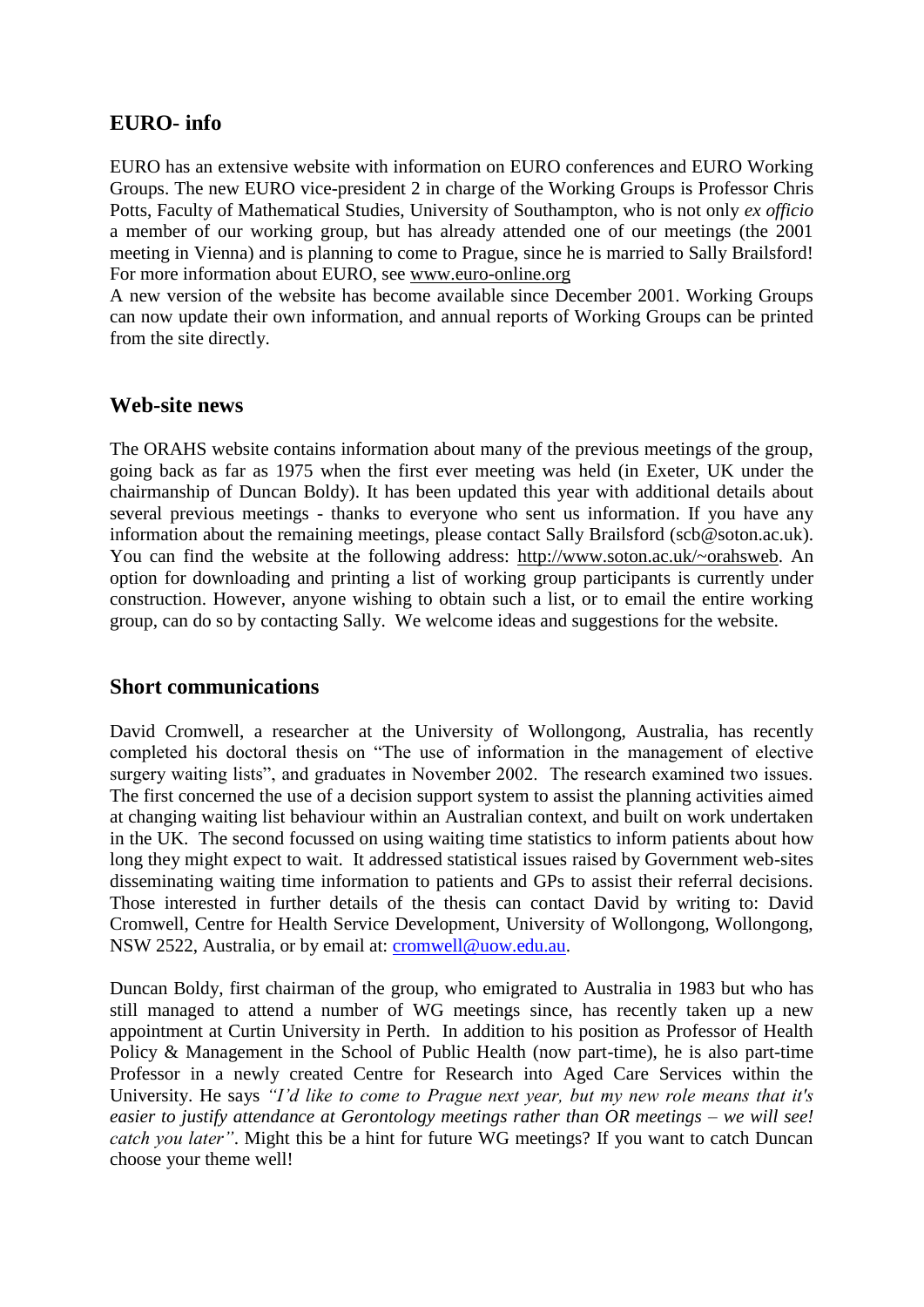The Journal of the Operational Research Society is planning a special issue on 'Meeting Health Challenges with OR'. Developing countries are faced with difficult decisions concerning the considerable expense in treating AIDS and other infectious diseases whereas the major problems in developed countries concern coronary heart disease, cancers and the treatment and care of the elderly. Costs rise as investigations and treatments change with the evolution of technology and the development of new drugs, leading to better survival and greater demands for services. In the UK, general practitioners are in short supply, patients have long waiting times and operations, once scheduled, are often cancelled, patients wait on trolleys in A&E departments and hospital discharges are delayed because nursing homes are under pressure. The aim of this special issue is to demonstrate the impact that OR can make on these problems. The guest editors are Ruth Davies, Senior Lecturer from the School of Management at the University of Southampton and David Bensley, Operational Research Programme Manager at the Department of Health, Economics and Operational Research Division. They want papers from a spectrum of topics from international to UK based and from strategic policy issues to more tactical problems. They hope to include papers concerned with:

- appropriate OR methodologies for practical health challenges,
- modelling and analysis of policies for the provision of health care,
- case studies which show the added value of using analytical techniques.

The editors will be pleased to discuss proposed papers with authors in advance of formal submission. You may submit outline proposals to Ruth Davies or David Bensley (contact details below) by 31 March 2003. Please submit full papers to the JORS Editorial Office, Seymour House, 12 Edward Street, Birmingham B1 2RX, for peer review in the usual way by 31 August, 2003, marked as "Special Issue on 'Meeting Health Challenges with OR'".

Dr Ruth Davies, School of Management, University of Southampton, Highfield, Southampton, SO17 1BJ, UK. Tel: 023 8059 2559, Fax: 023 8059 3844, E-mail: rmd@soton.ac.uk

David Bensley, Operational Research Programme Manager, Economics and Operational Research Division, Department of Health, Quarry House, Leeds LS2 7QB, UK. Tel: 0113 254 5573, Fax 0113 254 5578, E-mail: David.Bensley@doh.gsi.gov.uk

Papers from the workshop "Evidence based management in health care. The role of decision support systems" – organized as part of Interhealth 2000 in Sydney – are published as a book by ASHSA (Australian Studies in Health Services Administration). The book is edited by Duncan Boldy, Jeffrey Braitwaite and Ian Forbes (both from the University of New South Wales) – the organizers of the workshop. The workshop was attended by 25 participants, with managerial, medical or academic background. The announcement says: *"Evidence based medicine" and "evidence based health care" have become buzzwords related to effectiveness in the provision of health care. These concepts – often used by health care managers and policy makers - need to be paralleled with the concept of evidence based management, so that measures considered by managers and policy makers can be checked in advance as to their effectiveness in terms of, amongst others, efficiency and the appropriate use of scarce resources. Decision support systems, usually computer-based, provide important evidence based tools for health care managers, increasingly involved in complex resource allocation decisions. The overall aim of this book is to introduce health care managers to the concept of decision support systems and illustrate successful applications in a number of areas. The authors represent a range of experts from a number of European countries and Australia, who have undertaken studies over many years and are particularly knowledgeable about the strengths and weaknesses of decision support systems in the context of health care management. The book is aimed at managers working at all levels within the health care*